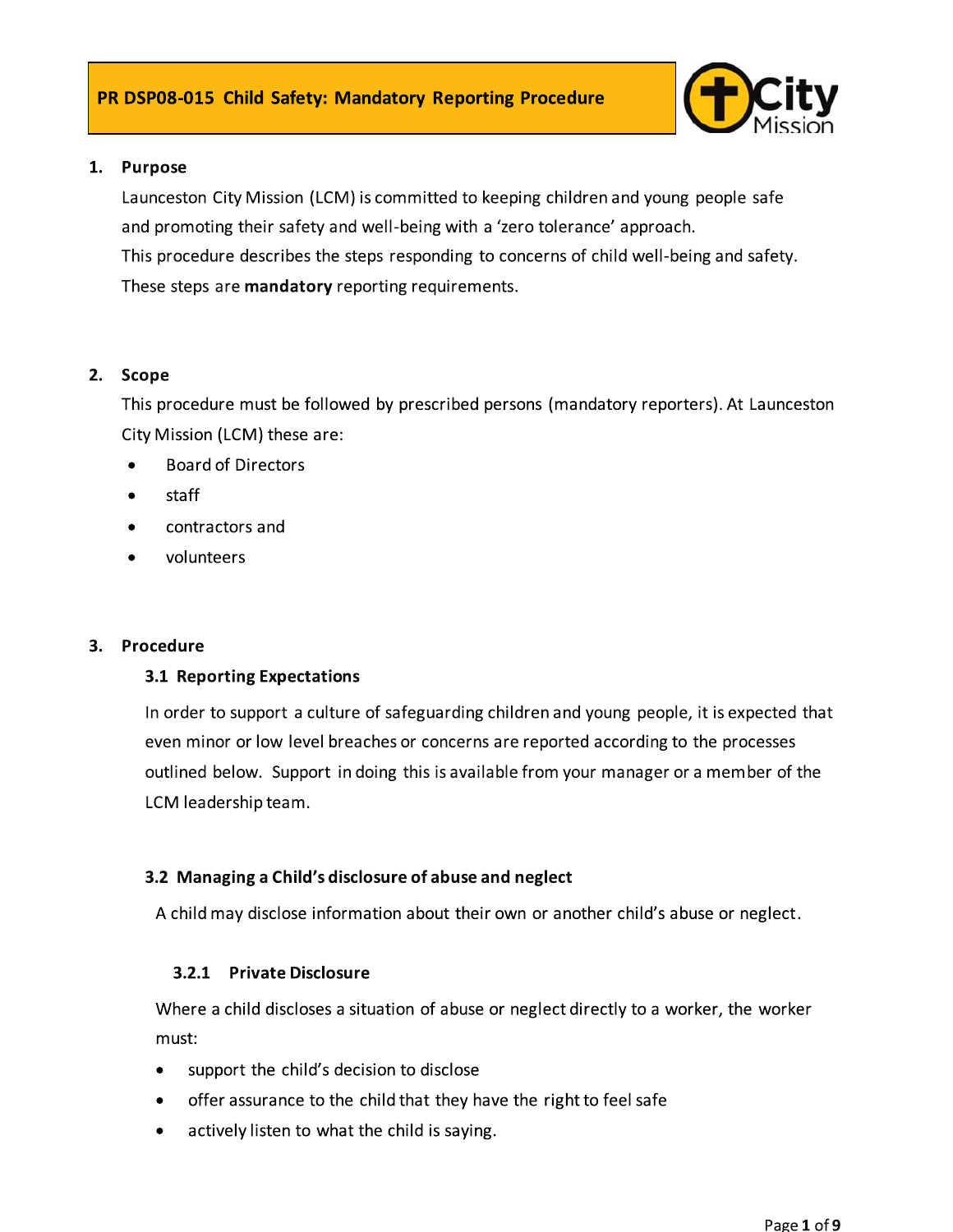

Disclosure of abuse and neglect can cause strong feelings for both the worker and the child. It is important for the worker to be aware of their feelings and control them.

Sometimes the child may ask the worker to promise not to share the disclose information. It is important that the worker does not make any such promise. This could compromise the worker's legal obligation:

- to make a Child Safety notification or
- report an offence to the police.

### 3.2.2 Public Disclosure

If a child starts to disclose in a group setting, a worker could use a protective interruption technique. This could be:

- acknowledging that they have heard the child  $\bullet$
- actively stopping further disclosure of information
- supporting and encouraging the child to continue the discussion in a more private situation
- arranging to see the child to continue the discussion as soon as possible in a safe space. If working in social enterprise, seek support from your supervisor / manager
- discouraging others to ask the child questions, making judgements about, or sharing  $\bullet$ with others what they have heard
- offering support as appropriate to others who are present and have heard the  $\bullet$ disclosure.

### 3.2.3 Listening to a Child's Disclosure

### Do:

- support the child in their decision to disclose and offer reassurance
- assure the child that it is their right to feel safe
- listen carefully to what the child is saying. Acknowledge their courage for talking  $\bullet$ about something that is challenging for them
- maintain calm body language and appearance. Engage a style of listening that is  $\bullet$ compassionate and reassuring
- be patient and allow the child to tell you their story in their own time. Ensure the child has your full attention
- let the child choose their own words to describe their situation  $\bullet$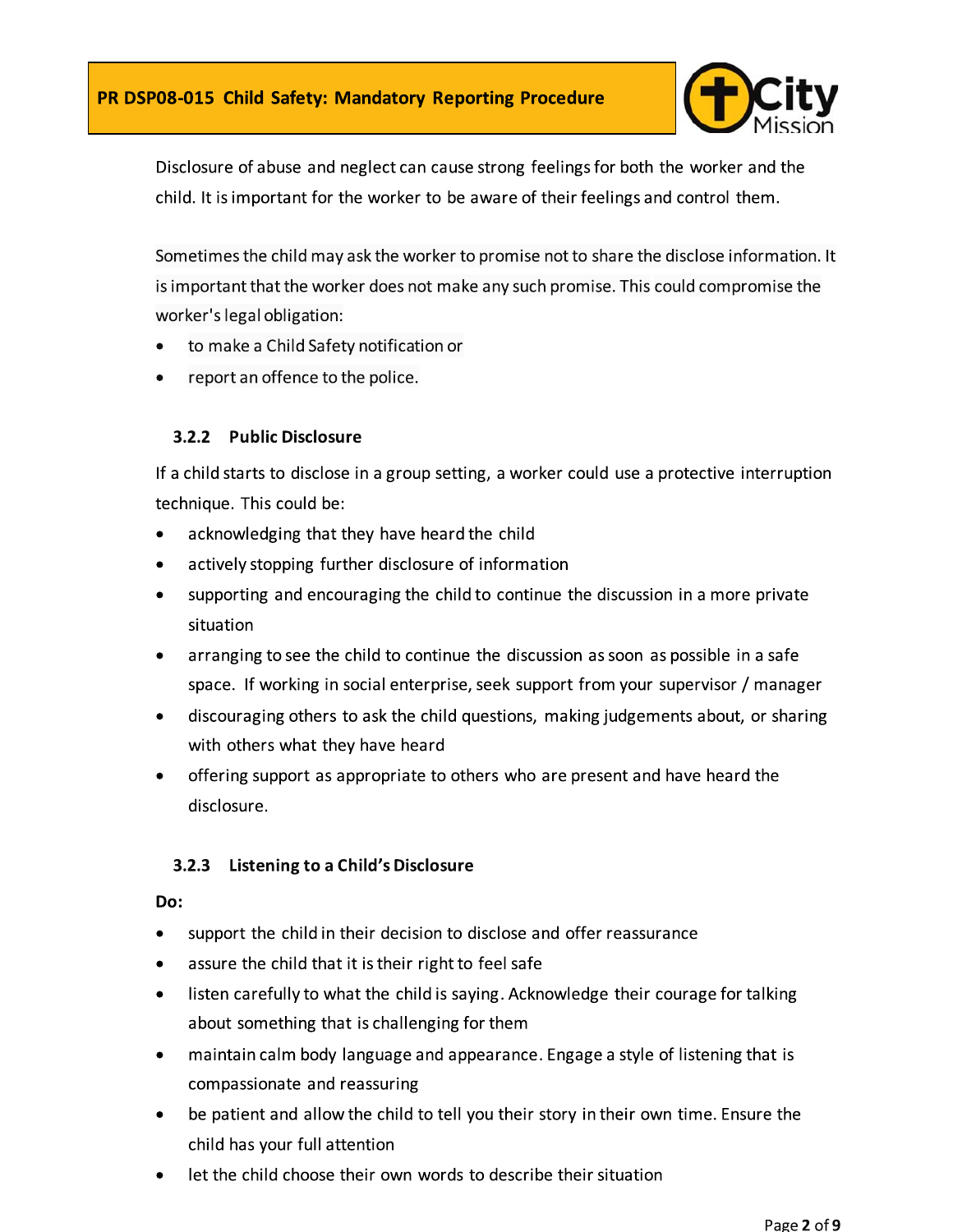

- ask the child if they are comfortable with you making notes. If able, do this in a way that maintains connection with the child
- be transparent with the child about the next steps you are going to take. Making sure that your explanation uses age-appropriate language
- Document the disclosure according to the procedure highlighted in this document.  $\bullet$

### Do not:

- display any obvious feelings or signs of shock, disgust or distress
- suggest blame or blame the child
- use any leading questions
- make promises to the child that you are unsure you will be able to keep
- make any attempt to confront or engage with the accused or suspected person
- undertake any investigation.

### Note:

If the disclosure happens in a social enterprise environment, contact:

- the advice and referral hotline (1800 000 123) and / or
- the police (000).

In a critical situation, activate the duress systems.

### 3.2.4 Documenting a child's disclosure

Document the disclosure as soon as practicable. Record the following information either during or after the disclosure conversation. Where possible include:

- the child's date of birth, residential address, school attended, details of siblings and  $\bullet$ the details of the child's parent/carer if known
- the date, time, place and circumstances of the disclosure  $\bullet$
- the date, time, place and circumstance of the disclosed event(s)
- the nature of the neglect, abuse or harm
- recording the specific words spoken by the child (or as close to as possible)
- all details and information shared by the child. Avoid using emotive or selective language. Avoid making assumptions about the relevancy of details. Include any supportive actions provided to the child after this disclosure.
- any other relevant information (e.g. car registration)
- name and contact details of the reporter.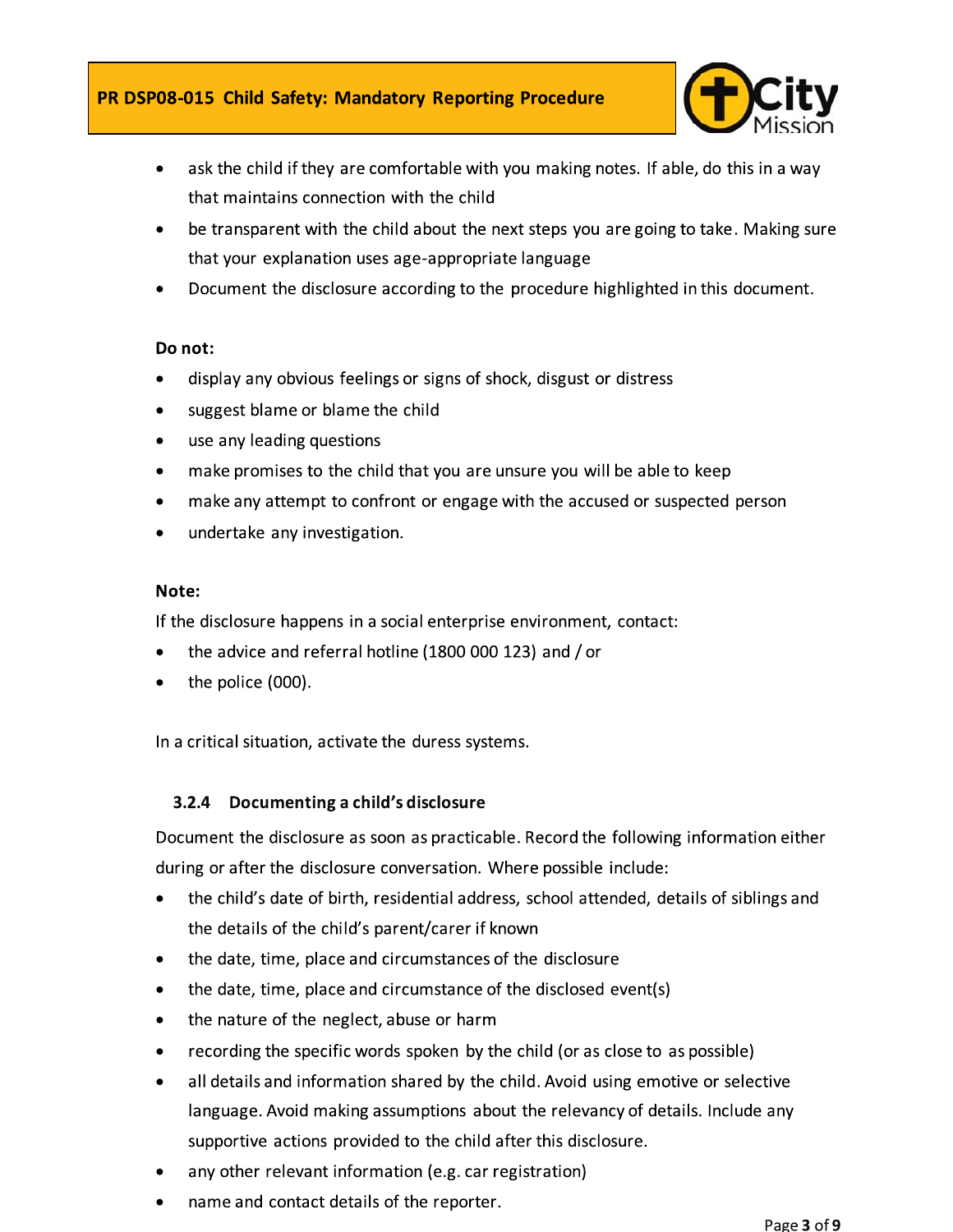

### 3.2.5 Support for those involved in disclosures

Workers involved in or affected by a disclosure can:

- debrief with their manager
- access the organisation's Employee Assistance Program
- contact LCM chaplains.

Please consider and respect the child's right to privacy when using any debriefing mechanisms.

Workers must immediately report any concern that a child (including an unborn child) or young person may be unsafe, harmed or at risk of being harmed, by:

- contacting the Advice and Referral Line (1800 000 123) and
- informing the supervisor that a report has been made  $\bullet$
- filling out both an LCM incident report and Mandatory Report Notification.  $\bullet$
- Attaching the email transcript from the Advice and Referral line to the incident  $\bullet$ report. Ask your supervisor / manager to assist where necessary.

It is important to recognise and ensure that individuals named as alleged perpetrators also have their individual rights respected when handling reports, in relation to their:

- confidentiality  $\bullet$
- privacy
- specific rights under employment conditions and laws

### 3.3 Assessing possible abuse and neglect other than by disclosure

Possible indicators of abuse, neglect or vulnerability in a child, could be:

- observation of physical, emotional, sexual or verbal abuse to a child  $\bullet$
- general health and wellbeing (this may appear to be sub-standard)
- visible physical injuries in combination with the provided explanation. (The  $\bullet$ explanation may appear inconsistent with the nature of the injuries)
- sexualised behaviour that is not age appropriate. Knowledge of sex and sexual  $\bullet$ practices that are not age appropriate. Risk-taking or problematic sexual behaviour
- behaviour that is continuously withdrawn, anxious, nervous, or emotionally disturbed
- unexplained repeated presentation of injuries such as bruises, burns, cuts or broken  $\bullet$ bones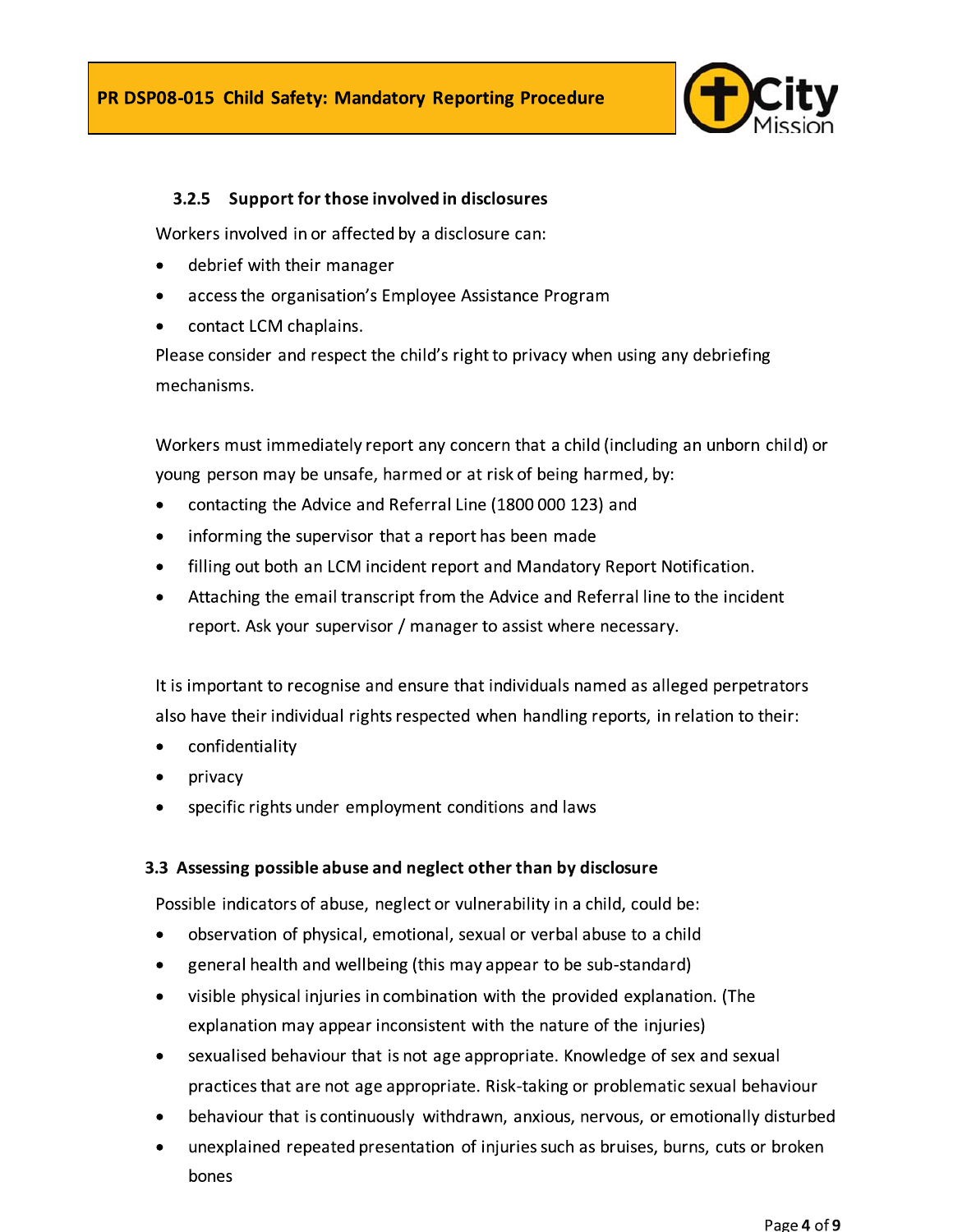

risk taking behaviour such as abuse of alcohol and other drugs, hazardous substances or chemicals. Acts of self-harm, suicide ideation or intention.

This list is not exhaustive and some indicators may be quite general and inconclusive. If unsure, the worker should call the Advice and Referral Line (1800 000 123) to seek advice whether a formal notification is appropriate.

Please keep in mind:

There may be single incidents in relation to an allegation of abuse. There might also be patterns, symptoms and / or concerning behaviour indicating that abuse or neglect may be occurring.

### 3.4 Making a mandatory report

A worker is required by law to contact the Advice and Referral Line as soon as possible (1800 000 123) if they have:

- a suspicion
- a belief
- gained knowledge

that a child has been, or is at risk of being neglected or abused.

### 3.5 Suspected abuse or neglect by an LCM worker

- A worker must notify their manager immediately if:
	- a child discloses abuse by a worker  $\circ$
	- you have a suspicion or belief that a worker may be responsible for the harm of a  $\circ$ child.
- The manager determines a strategy ensuring the immediate safety of the child.
- The prescribed person (mandatory reporter) must follow mandatory reporting processes.
- The Manager People and Culture must initiate reportable conduct guidelines,  $\bullet$ including advising the worker that appropriate action will be taken following the disclosure which may include standing down the worker until an investigation has been completed.
- Failure to report any abuse or concerns to management could be considered as  $\bullet$ serious misconduct and ground for disciplinary action, which may include dismissal.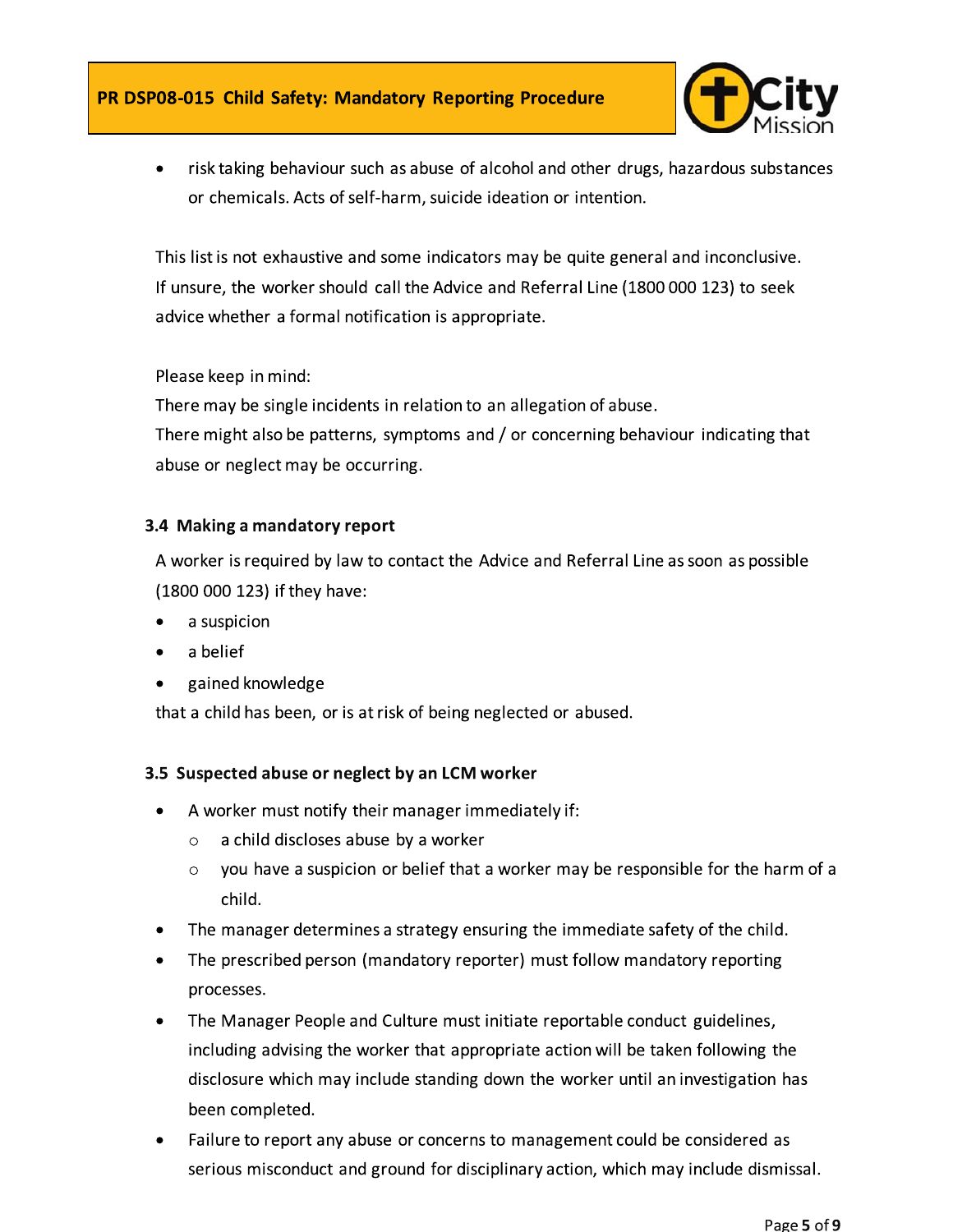

### **3.6 Four Critical Actions**

- In summary of the above, there are 4 critical actions that must be followed in  $\bullet$ responding to incidents, disclosures, and suspicions of child abuse.
- Refer to Appendix 1.  $\bullet$

### 4. Related documentation

Note that it is important to also read the following polices and documents.

### 4.1 Policies

• Child Safety Policy (GD01-016)

### 4.2 Procedures, guidelines and forms

- Accident, Injury, Incident or Near Miss Form WHS05-001
- **Mandatory Report Notification Form DSP08-109**  $\bullet$

### 5. Definitions

| <b>Term</b>         | <b>Definition</b>                                                                                                                                         |  |  |  |  |
|---------------------|-----------------------------------------------------------------------------------------------------------------------------------------------------------|--|--|--|--|
| Child or Young      | Person under the age of 18.                                                                                                                               |  |  |  |  |
| person              |                                                                                                                                                           |  |  |  |  |
| <b>Child Abuse</b>  | Child abuse is a single incident or more than one incidents that take place over time.<br>Under the Children, Young Persons and Their Families Act, 1997. |  |  |  |  |
|                     | Has suffered harm, is suffering harm, or is at risk of harm;                                                                                              |  |  |  |  |
|                     | Does not have a parent or guardian able and willing to protect the child from<br>harm.                                                                    |  |  |  |  |
|                     | There are four different types of child abuse that lead to harm:                                                                                          |  |  |  |  |
|                     | Physical abuse;                                                                                                                                           |  |  |  |  |
|                     | Sexual abuse;<br>$\bullet$                                                                                                                                |  |  |  |  |
|                     | Emotional abuse; neglect.<br>٠                                                                                                                            |  |  |  |  |
| <b>Child Safety</b> | The role of Child Safety Services is to protect children and young people who are at                                                                      |  |  |  |  |
| Service             | risk of harm, abuse or neglect. In Tasmania, the protection of children and young                                                                         |  |  |  |  |
|                     | people is covered by the Children, Young Persons and their Families Act 1997.                                                                             |  |  |  |  |
|                     |                                                                                                                                                           |  |  |  |  |
|                     | Under legislation Child Safety Services have the statutory responsibility for intervening                                                                 |  |  |  |  |
|                     | where children are at risk of abuse and neglect. Child Safety Services activities include                                                                 |  |  |  |  |
|                     | intake, assessment, case management and out of home care services.                                                                                        |  |  |  |  |
| Emotional<br>Abuse  | Emotional Abuse occurs when abuse impairs or threatens a child's social, emotional,                                                                       |  |  |  |  |
|                     | cognitive or intellectual development. It can include emotional deprivation due to                                                                        |  |  |  |  |
|                     | persistent rejection, hostility and threats, teasing, bullying, yelling, criticism or<br>exposure to domestic and/or family violence.                     |  |  |  |  |
|                     |                                                                                                                                                           |  |  |  |  |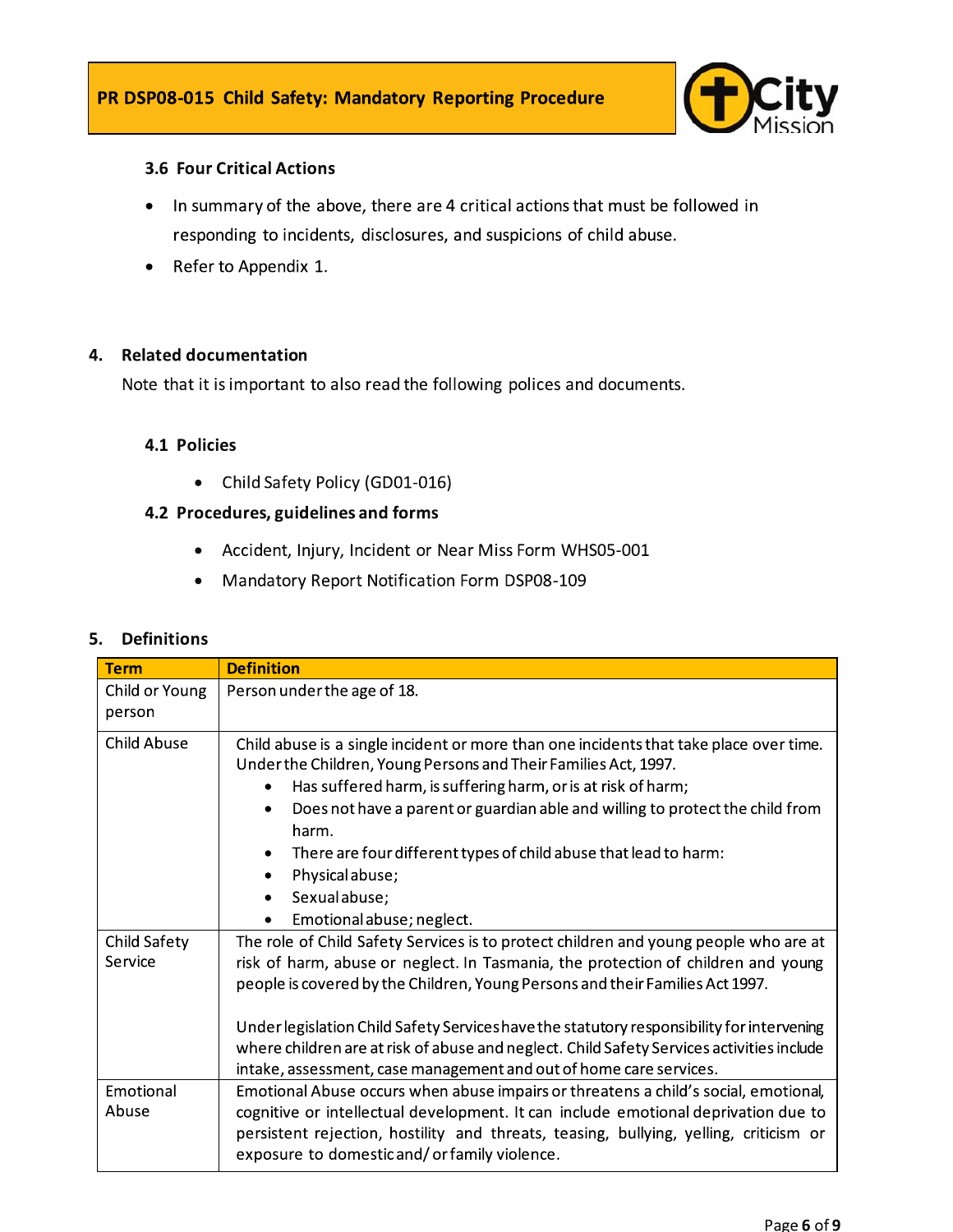

| <b>Term</b>             | <b>Definition</b>                                                                                                                                                                                                                                                                                                                                                                                                                                                                   |  |  |  |  |  |
|-------------------------|-------------------------------------------------------------------------------------------------------------------------------------------------------------------------------------------------------------------------------------------------------------------------------------------------------------------------------------------------------------------------------------------------------------------------------------------------------------------------------------|--|--|--|--|--|
| Family<br>Violence      | Conduct, whether actual or threatened, by a person towards, or towards the property<br>of, a member of the person's family that causes that or any other member of the<br>person's family to fear for, or to be apprehensive about, his or her personal well-being<br>or safety. Witnessing/being exposed to family violence is a type of abuse.                                                                                                                                    |  |  |  |  |  |
| Harm                    | Harm to a child is any detrimental effect of a significant nature on the child or young<br>person's physical, psychological or emotional wellbeing. Harm can be caused by:<br>Physical, psychological or emotional abuse or neglect; or<br>Sexual abuse or exploitation;<br>A single act, omission or circumstances; or<br>A series or combination of acts, omissions or circumstances.                                                                                             |  |  |  |  |  |
| Incident<br>Report      | A form for the purpose of reporting when a mandatory report to external authorities<br>is made.                                                                                                                                                                                                                                                                                                                                                                                     |  |  |  |  |  |
| Mandatory<br>Report     | A report to DHS Child Protection or the Police by a mandated reporter (nurse, teacher,<br>school principal, police, medical practitioner, midwife) that is based on a reasonable<br>belief that a child (up to the age of 18 years) is in the need of protection from harm.<br>Under the Children, Young Persons and Their Families Act, 1997.                                                                                                                                      |  |  |  |  |  |
| Mandatory<br>Reporter   | Person required to report, under the Act. See 'Prescribed Person' below.                                                                                                                                                                                                                                                                                                                                                                                                            |  |  |  |  |  |
| Neglect                 | Neglect occurs when a child's needs are not met, affecting their health and<br>development. Basic needs include: food, housing, health care, clothing, personal<br>hygiene, and adequate supervision.                                                                                                                                                                                                                                                                               |  |  |  |  |  |
| <b>Physical Abuse</b>   | Physical Abuse occurs when a child has suffered, or is at risk of suffering, non-<br>accidental physical trauma or injury. Physical abuse can include: hitting, punching,<br>kicking, strangling, shaking, throwing, burning, biting, poisoning, smothering. Physical<br>abuse does not always leave visible marks or injuries. Regardless of marks or injuries,<br>the act itself causes trauma to the child.                                                                      |  |  |  |  |  |
| Prescribed<br>Person    | A person from a professional occupation that is listed under the Act and is required<br>to report significant harm to children to child protection or the police.                                                                                                                                                                                                                                                                                                                   |  |  |  |  |  |
| Reportable<br>Suspicion | A Reportable Suspicion about a child is a reasonable suspicion that the child:<br>Has suffered, is suffering, or is at unacceptable risk of suffering, significant<br>harm caused by physical or sexual abuse; and<br>Does not have a parent able and willing to protect the child from the harm.                                                                                                                                                                                   |  |  |  |  |  |
| Sexual Abuse            | Sexual Abuse in relation to a relevant (child/young person), includes sexual behaviour<br>involving the relevant person and another person in the following circumstances:<br>The other person bribes, coerces, exploits, threatens or is violent toward<br>the relevant person<br>The relevant person has less power than the other person<br>٠<br>There is a significant disparity between the relevant person and the other<br>٠<br>person in intellectual capacity or maturity. |  |  |  |  |  |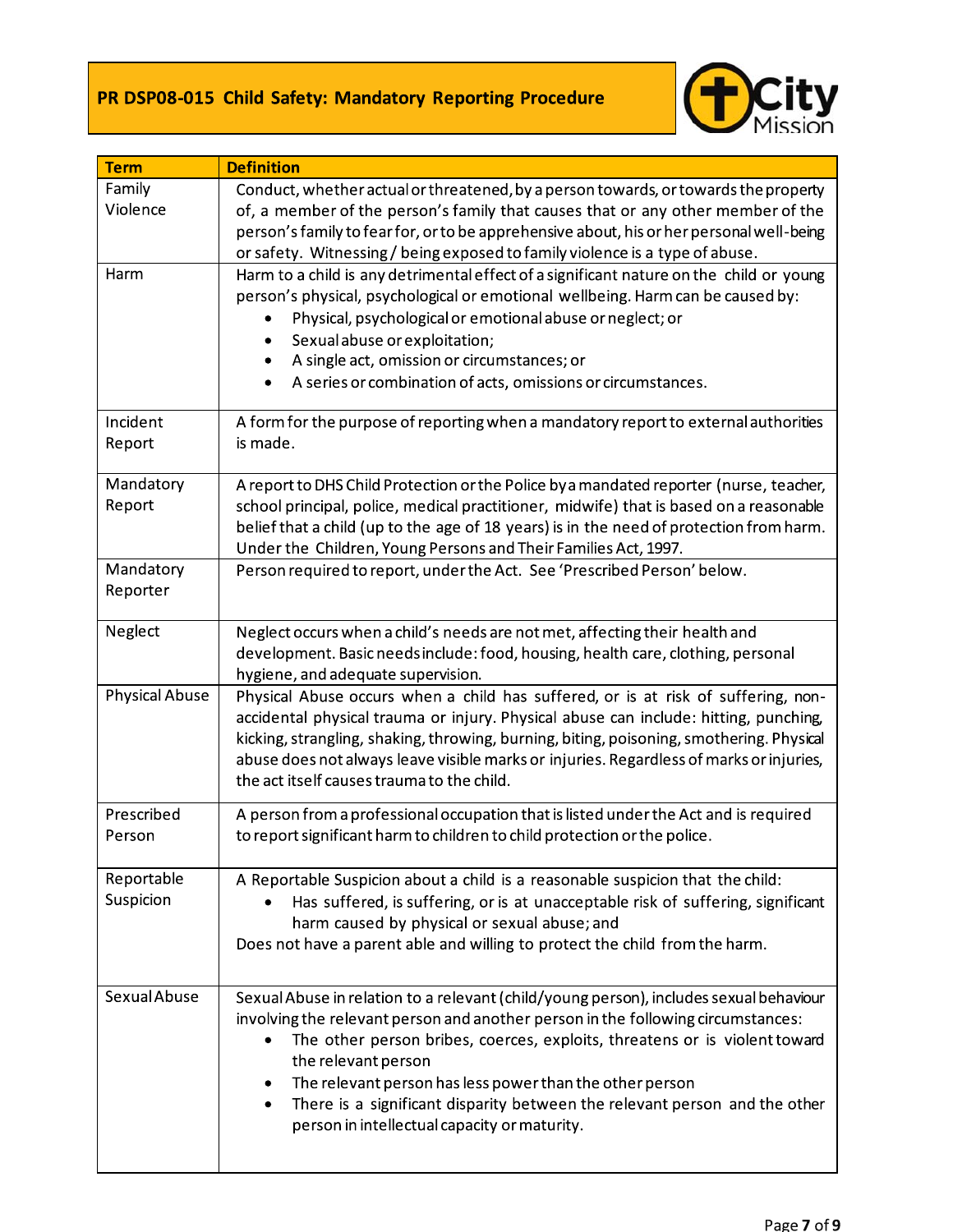### PR DSP08-015 Child Safety: Mandatory Reporting Procedure



| <b>Term</b>          | <b>Definition</b>                                                                      |
|----------------------|----------------------------------------------------------------------------------------|
| Strong               | A first point of contact for everyone with a concern about child wellbeing and safety. |
| <b>Families Safe</b> | 1800 000 123.                                                                          |
| Kids Advice &        |                                                                                        |
| Referral Line        | Parents and children can also call to ask for help for themselves.                     |
|                      |                                                                                        |

| <b>Quality context</b>                                  |     |                                                                       |                                    |                        |  |  |  |  |  |
|---------------------------------------------------------|-----|-----------------------------------------------------------------------|------------------------------------|------------------------|--|--|--|--|--|
| Date Approved                                           |     | 21/04/2022 Approved by                                                | ∣R Green.                          | <b>Version Number:</b> |  |  |  |  |  |
| <b>Date for Next</b>                                    |     | 21/04/2025 Please ensure any related documents listed are reviewed at |                                    |                        |  |  |  |  |  |
| <b>Responsibilities</b>                                 |     |                                                                       |                                    |                        |  |  |  |  |  |
| Implementation                                          | CEO | Maintenance                                                           | <b>Quality Manager</b>             |                        |  |  |  |  |  |
| <b>Currency and communication of updates to Quality</b> |     |                                                                       | <b>Relevant Operations Manager</b> |                        |  |  |  |  |  |